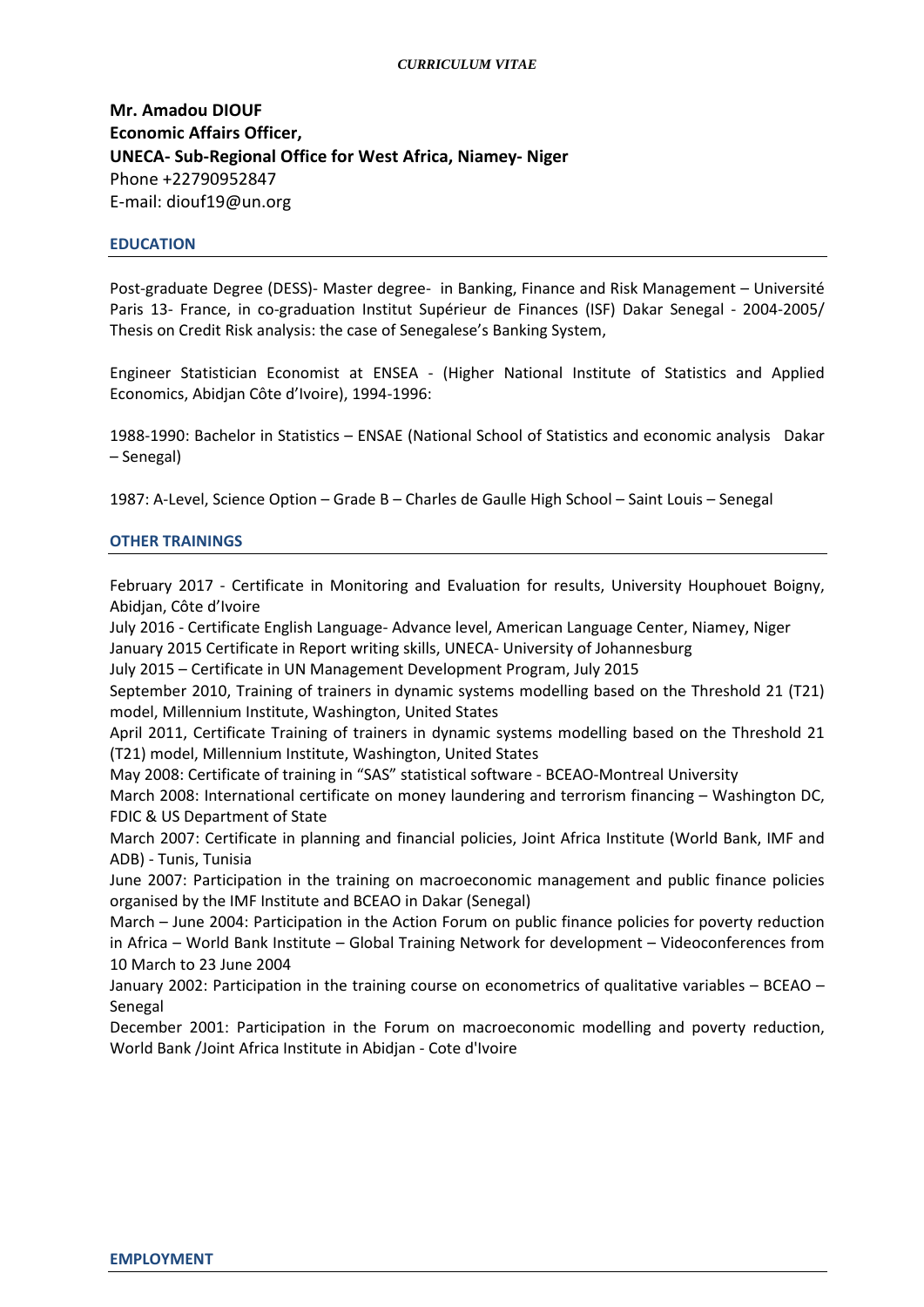### From November 2014:

## **Economic Affairs Officer, UNECA- Subregional Office for West Africa, Niamey- Niger**

### **Position: Economic Affairs Officer**

### **Responsible for the following:**

- Provides advisory services to the member States, UNCTs in West Africa, RECs and IGOs in West Africa in statistics, in development planning, reforms and macroeconomic policies, demographics dynamics and development and statistics;
- Provides substantive support to countries and RECs in integrating the demographics dynamics dimension and the development in their respective development agendas
- Contributes to the development of integrated planning tools and models to assess the progress made towards the achievement of SDGs and objectives of national development agendas
- Contributes to enhancing the capacity of West African countries to produce and disseminate quality and timely statistics;
- Manages research development through the production and presentation of the Office flagship publications, policy papers, research and analytical studies on selected global, national, sub-regional, regional issues;
- Coordinates and assists in the organization and servicing of intergovernmental meetings, expert group meetings, seminars, etc.;
- Prepares speeches and other inputs for presentations by Director and Principals
- Represents the Office in national, sub-regional, regional, and international meetings.

### **Main achievements**

• Coordinated national and sub-regional initiatives: Among them: i) Production of development planning tools and forecasting models in Senegal and Côte d'Ivoire (2016-2018), ii) Prospective analysis on the Sahel region (2018-2019), iii) Establishment of central statistics database for 8 UEMOA countries (2015-2016), iv) Development of the Geographical Information System for Niger municipalities in Niger (2016-2018)

Supervised the development of the T21 Sahel Model: A forecasting and simulation Model aggregated Model for 10 UN Sahel countries (Burkina Faso, Cameroon, The Gambia, Guinea, Mali, Mauritania, Niger, Nigeria Senegal, Chad )- 2018-2019

- Supervised the ECA study on the assessment of the implementation of the African Charter of Statistics in West Africa, January 2017
- Contributed to the monitoring of the Sustainable development goals (SDGs) in West Africa by providing timely inputs to the Office annual Report on the implementation of the regional and international agendas (2015-2019) as well as technical support to the SDGs internalisation process in countries development plans and SDG's National Voluntary National Review
- Coordinated stakeholders (National Population Commission, Research Institutions, Think Tanks) dialogue on demographics dynamics for development in West Africa and supervision of Business Plan Study for the newly created ECA Center on demographics for development (2018-2019)
- Contributed to the UN Country team activities in the areas of governance, development planning and statistics and the preparation and implementation to the Niger UNDAF 2019- 2021
- Developed institutional partnership by establishing and implementing memorandum of understanding between the Office (ECA) and AFRISTAT (2016-2019)
- Supervised the Study "ECOWAS AT 40 An assessment of progress towards regional integration in West Africa, ECA, March 2016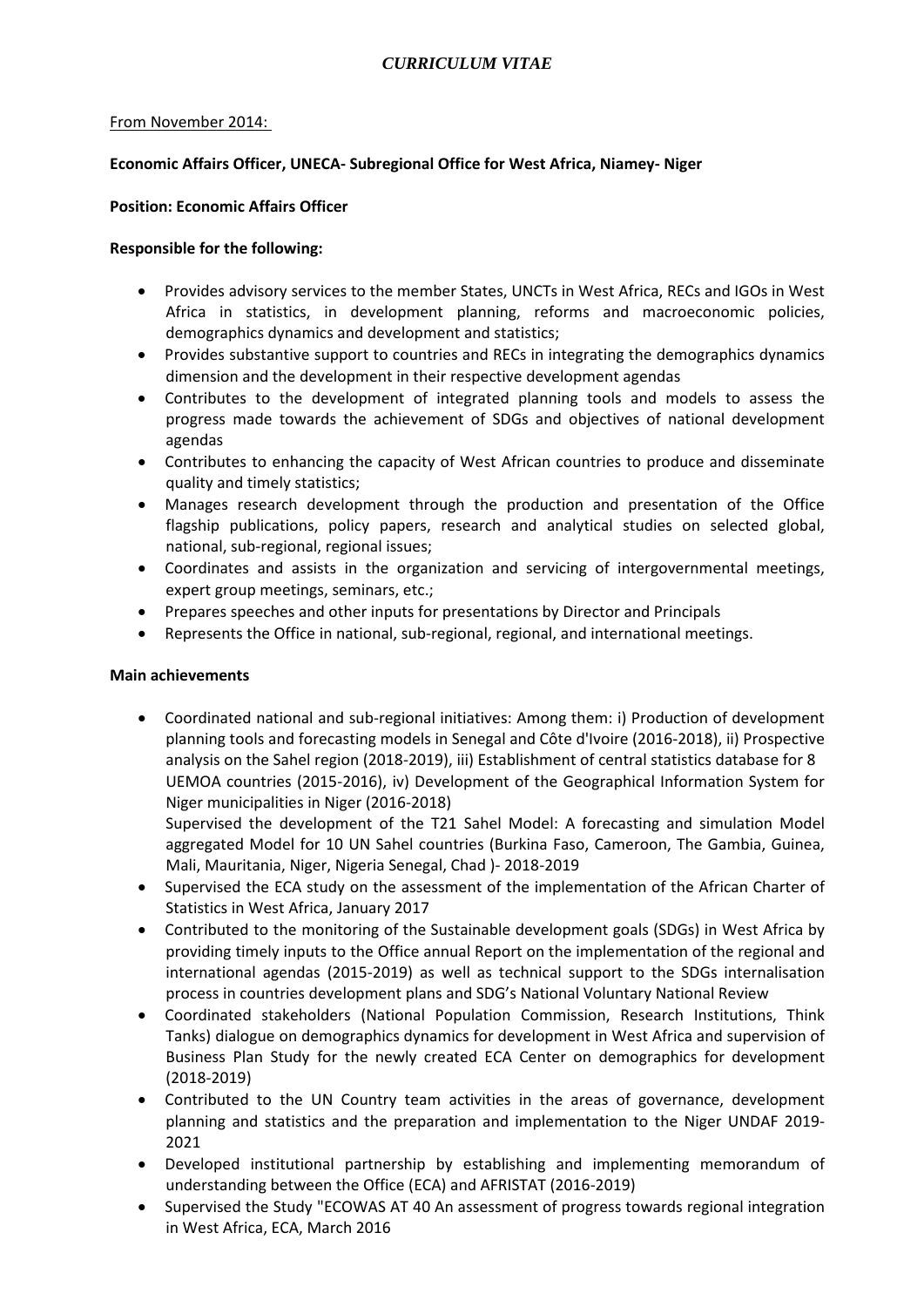## *CURRICULUM VITAE*

- Office Focal point of the African initiative Accelerated Improvement of Civil Registration and Vital statistics (APAI CRVS), with 4 countries that have completed comprehensive assessment and Improvement plans/ implemented CRVS strategic plans (Cameroun, Chad, Côte d'Ivoire, Niger) and ongoing dialogue with Togo and Congo,
- Coordinated / Lead Authors of Office flagship publications, studies and Issue paper: 8 Countries Profiles (Côte d'Ivoire, Niger, Guinea, Liberia/ Senegal, Guinea Bissau, Burkina Faso, Cabo Verde); 5 West Africa Socio-Economic Profile (2015-2019), ECOWAS AT 40: An assessment of progress towards regional integration in West Africa, ECA, March 2016, study on the assessment of the implementation of the African Charter of Statistics in West Africa, November 2016, and Issue paper on Demographic dynamics for sustainable development in West Africa: challenges and policy measures
- Contributed to the production and dissemination of the study " Socio-Economics impacts of Ebola on Africa", revised version, ECA, January 2015;
- Acting Chief of the Section Subregional Data Center in the UNECA Sub regional Office for West Africa, from April 1st, 2015 to April 30, 2016,

# **January 2010 – September 2014:**

## **Economic Community of West African Country (ECOWAS) Commission– Abuja Nigeria**

**Positions:**

- **Coordinator of the ECOWAS Community Development Programme (CDP) – May 2013 September 2014**
- **Macroeconomic Expert at the Economic Community of West African States (ECOWAS) – Abuja – Nigeria- January 2010- May 2013**

## **Responsible for the following:**

- Coordinates the Regional Development Plan of the Ecowas region
- Coordinates and organises the data collection process, compilation and analysis of the national development projects and programmes to be incorporated in the 2020 regional development agenda
- Provides support in building the ECOWAS Capacity Building Project on Quantitative Analytical Decision-Making Tool (Threshold 21 Model), in support of medium to long term development planning in the ECOWAS sub region
- Contributes to the Ecowas data harmonisation policies on Public Finance, National accounts and Balance of payments
- Coordinates and oversees the work of short term national and regional consultants

### **Main achievements:**

- Successful coordination of the regional program and 4 professional experts
- Led the 4 strategic documents of the Ecowas Community Development program (CDP) completed in March 2014: Diagnosis, Priority project and impact analysis, Implementation and monitoring evaluation, Synthesis report;
- Successful organisation of the CDP ministerial meeting, March 2014, Abidjan;
- Successful adoption of the CDP Program by the Ecowas Head Of States Summit in July 2014
- Establishment and operationalisation of 15 National bodies of the program and 3 sub-regional platforms for Civil Society, Private sector and Research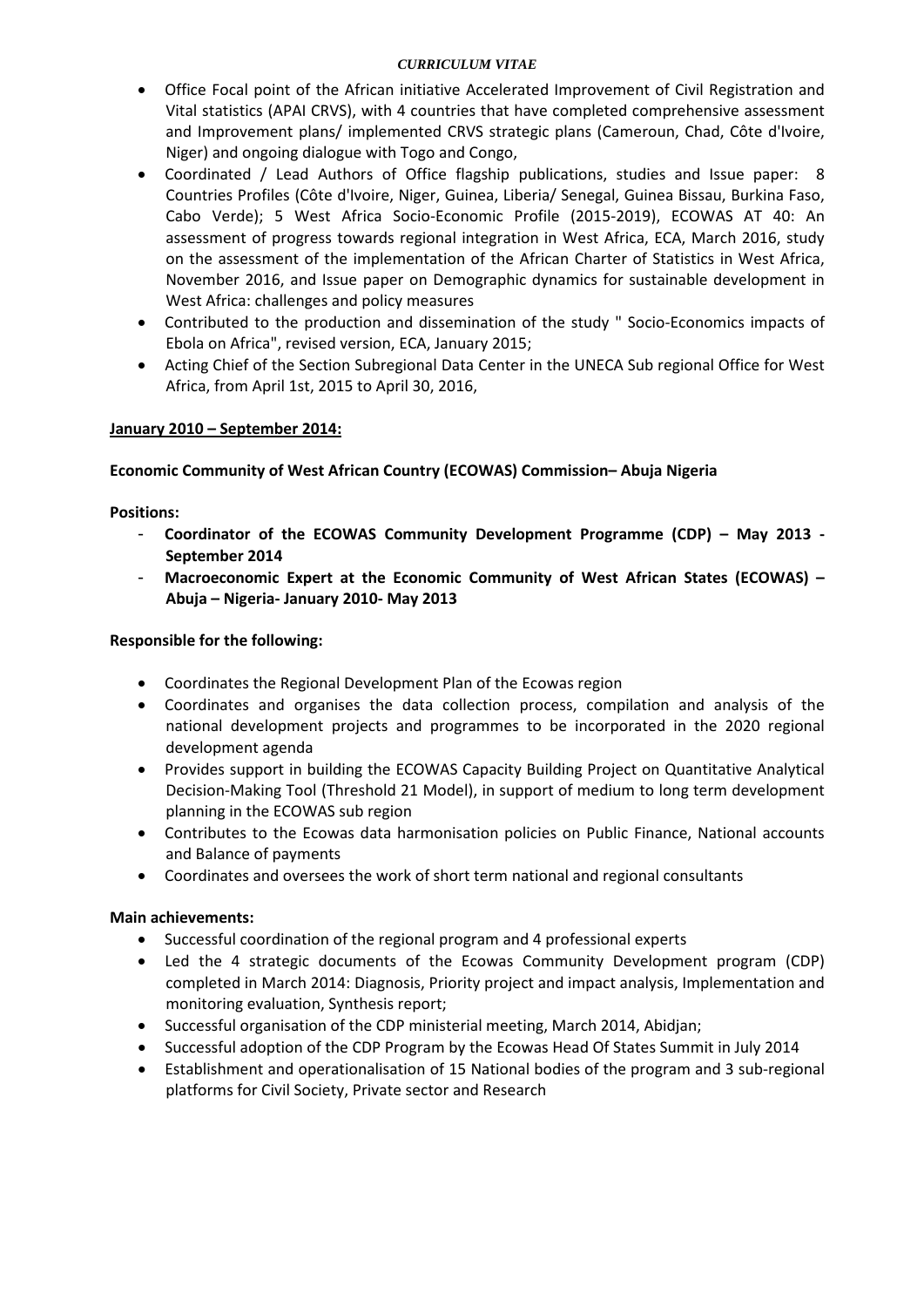# **March 2000 – December 2010: Central Bank of West African States (BCEAO)**

# **Positions:**

February 2009 – December 2009: Head of the Division of Economic Studies and Statistics – Central Bank of West African States (BCEAO) – Dakar, Senegal:

July 2006 – February 2009: Deputy Head of the Division of Economic Studies and Statistics, Statistician-Economist and Senior Manager in Banking and Finance, Central Bank of West African States (BCEAO) - Dakar, Senegal:

March 2000 – July 2006: Senior Economist – Statistician, at the Research and Statistics Division, Central Bank of West African States (BCEAO) – Dakar, Senegal:

## **Responsible for the following:**

- Coordinates the data collection, data management, computation of monetary and external sectors statistics and Consumer prices index for Senegal
- Coordinates the elaboration and dissemination of the Monetary statistics and Balance of Payments
- Provide technical support to the definition and implementation of monetary policy Supervises contribution to monetary policy
- Supervises the regulation on the financial relations with foreign countries in Senegal
- Supervises at country level the monitoring of money laundering and terrorism financing and follow up of the activities of the CENTIF-Senegal (the Specialised national body on this matter)
- Successful representation of BCEAO at high levels meetings (Adoption of Economic regional program of UEMOA, Adoption and validation meetings of Senegal strategic development documents, Joints missions World Bank and IMF,

### **Main achievements:**

- Annual publication and dissemination of Senegal Balance of Payment (2006-2009)
- Quarterly publication of Senegal Monetary Statistics (2006-2009)
- Monthly computation and publication of the BCEAO Senegal Consumer Price Index (CPI) (2000-2009)
- Annual follow up and analysis of Public sector, national account (2006-2009)
- Quarterly and annual publication of the report on banking conditions in Senegal (2006-2009)
- Quarterly and annual publication of economic situation report (2000-2009)
- Successful representation of BCEAO at high levels meetings (Adoption of Economic regional program of UEMOA, Adoption and validation meetings of Senegal strategic development documents, Joints missions World Bank and IMF, ….
- Member of the National Statistical Office board
- Member in the Post Office Company Board
- Successful monitoring and follow of the Senegal money laundering/ financial illicit flows mechanism (2006-2009)
- Successful supervision of the regulation of the financial relations with foreign countries framework in Senegal (2006-2009)
- Successful contribution to the review of Senegal economic and financial program and the development of national development strategies between 2000 and 2009